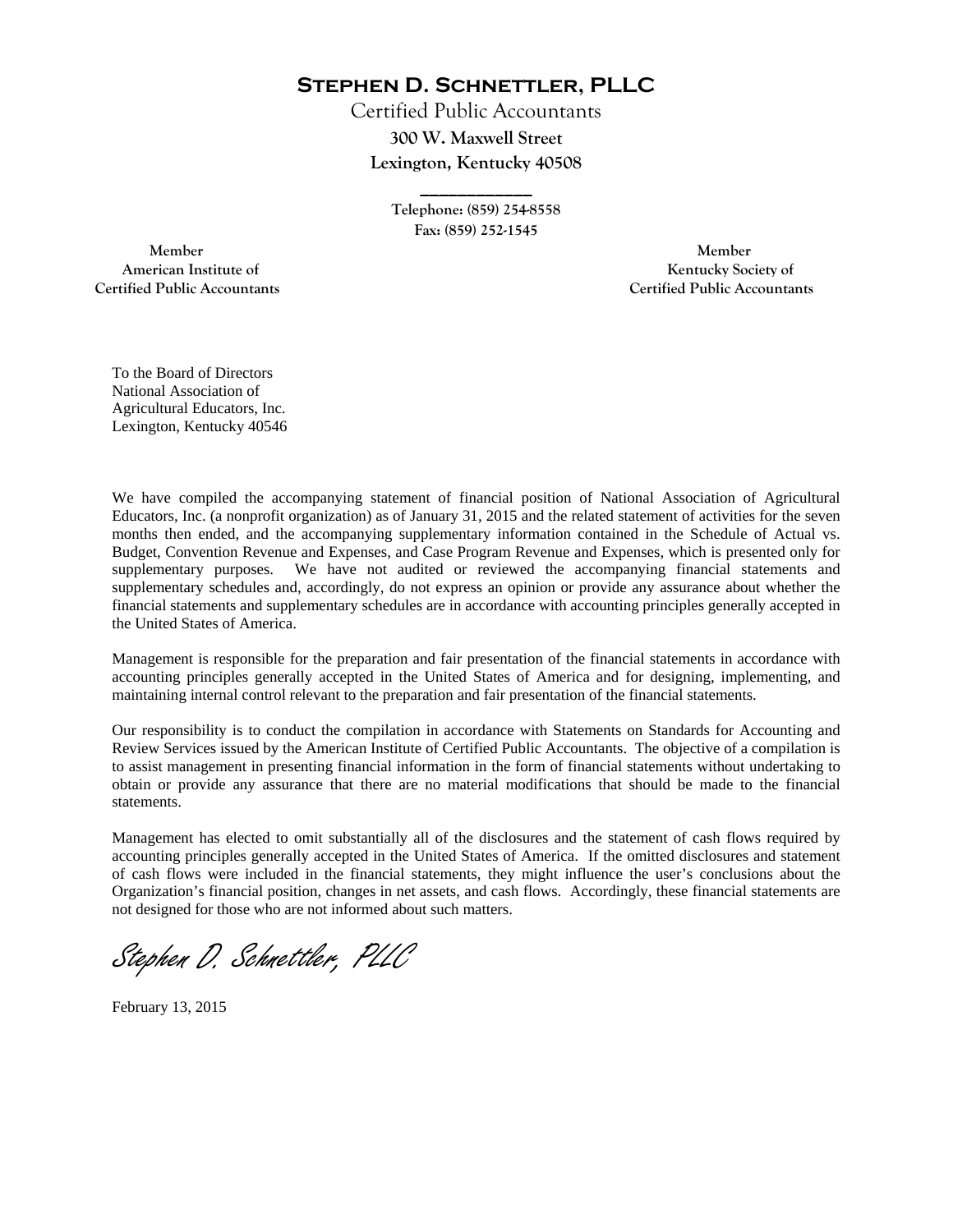# NATIONAL ASSOCIATION OF AGRICULTURAL EDUCATORS, INC. **Statement of Financial Position** January 31, 2015

| <b>ASSETS</b>                         |                 |
|---------------------------------------|-----------------|
| Cash on deposit                       | \$<br>233,907   |
| Investments - operating fund          | 594,582         |
| Investments - life membership fund    | 207,266         |
| Investments - reserve fund            | 2,723           |
| Accounts receivable                   | 259,965         |
| Prepaid expenses                      | 344,852         |
| Property and equipment - CASE         | 712             |
| Property and equipment                | 8,955           |
| <b>TOTAL ASSETS</b>                   | \$<br>1,652,962 |
| <b>LIABILITIES AND NET ASSETS</b>     |                 |
| <b>LIABILITIES</b>                    |                 |
| Accounts payable                      | \$<br>31,761    |
| Accrued leave payable                 | 33,802          |
| Other current liabilities             | 7,432           |
| <b>TOTAL LIABILITIES</b>              | 72,995          |
| <b>NET ASSETS</b>                     |                 |
| Unrestricted net assets:              |                 |
| Current operation                     | 1,152,699       |
| Board designated for special purposes | 207,325         |
| Temporarily restricted net assets     | 480             |
| <b>CASE Project</b>                   | 219,463         |
| <b>TOTAL NET ASSETS</b>               | 1,579,967       |
| TOTAL LIABILITIES AND NET ASSETS      | \$<br>1,652,962 |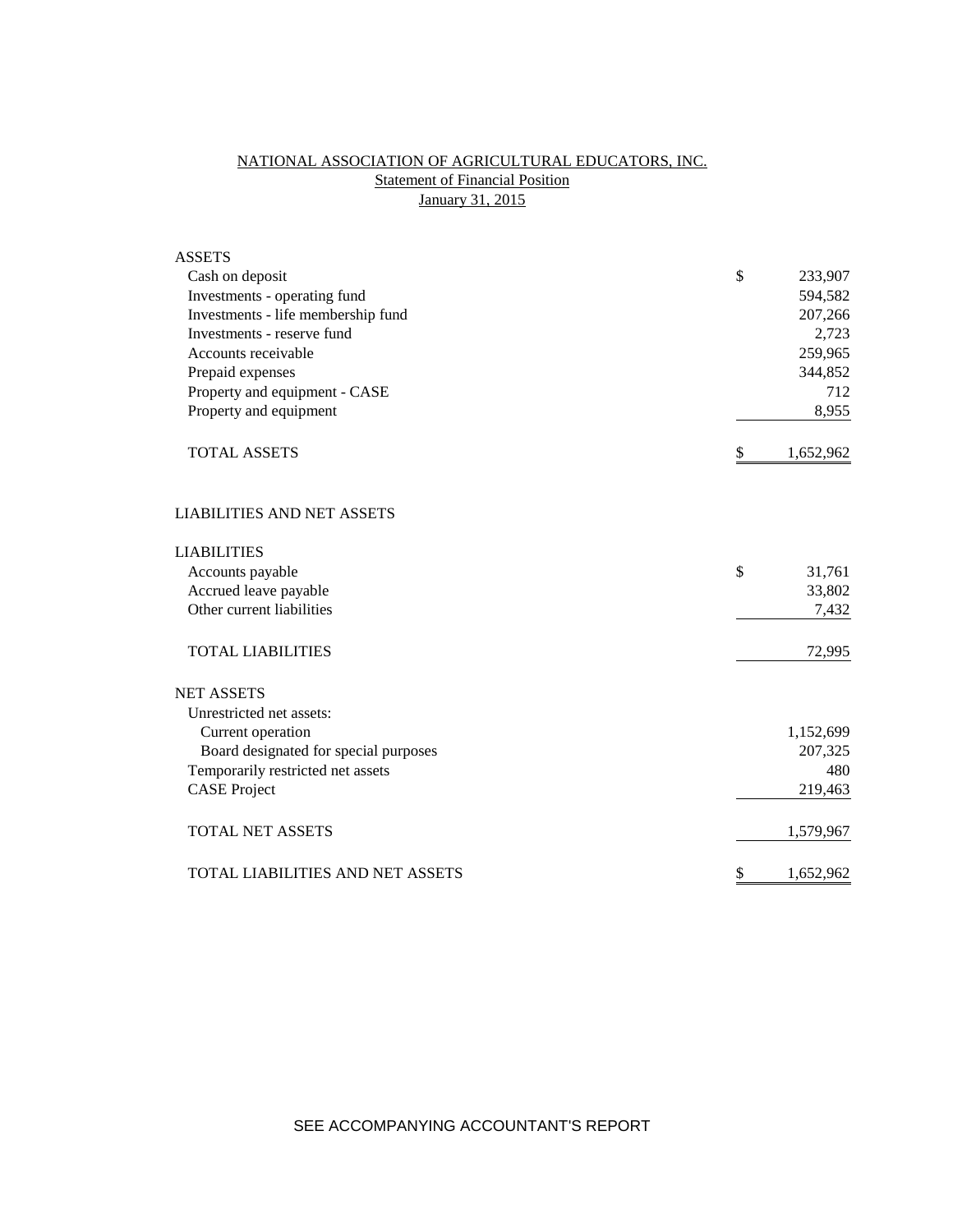## NATIONAL ASSOCIATION OF AGRICULTURAL EDUCATORS, INC.

## **Statement of Activities** For the Seven Months ended January 31, 2015

|                                       | Unrestricted          |               |                     |                           |                          |                 |                 |
|---------------------------------------|-----------------------|---------------|---------------------|---------------------------|--------------------------|-----------------|-----------------|
|                                       | Current<br>Operations |               | Board<br>Designated | Temporarily<br>Restricted |                          | CASE<br>Project | Total           |
| Revenue, Gains and Losses             |                       |               |                     |                           |                          |                 |                 |
| Membership dues                       | \$<br>370,968         | $\mathcal{S}$ | 4,170               | $\mathcal{S}$             |                          | \$              | \$<br>375,138   |
| Convention registration               | 108,443               |               |                     |                           |                          |                 | 108,443         |
| Sponsorship and awards                | 10,850                |               |                     |                           |                          |                 | 10,850          |
| Merchandise sales                     | 1,360                 |               |                     |                           |                          |                 | 1,360           |
| Contributions                         |                       |               |                     |                           | 480                      |                 | 480             |
| Management fees                       | 35,528                |               |                     |                           |                          |                 | 35,528          |
| Net realized and unrealized           |                       |               |                     |                           |                          |                 |                 |
| gains (losses) on securities          | 20,584                |               |                     |                           |                          |                 | 20,584          |
| Interest and dividends                | 26                    |               |                     |                           |                          |                 | 26              |
| FFA Foundation projects               | 176,115               |               |                     |                           |                          |                 | 176,115         |
| CASE Program income                   |                       |               |                     |                           |                          | 1,159,133       | 1,159,133       |
| Other income                          | 302,138               |               |                     |                           | $\overline{\phantom{0}}$ |                 | 302,138         |
| Total Revenue, Gaines and Losses      | 1,026,012             |               | 4,170               |                           | 480                      | 1,159,133       | 2,189,795       |
| Net Assets Released from Restrictions |                       |               | ÷,                  |                           | $\overline{\phantom{0}}$ |                 |                 |
| Total Revenue, Gains and Losses       |                       |               |                     |                           |                          |                 |                 |
| and Reclassifications                 | 1,026,012             |               | 4,170               |                           | 480                      | 1,159,133       | 2,189,795       |
| Expenses                              |                       |               |                     |                           |                          |                 |                 |
| General expenses                      | 500,370               |               |                     |                           |                          |                 | 500,370         |
| FFA Foundation projects               | 43,085                |               |                     |                           |                          |                 | 43,085          |
| <b>CASE Program expenses</b>          |                       |               |                     |                           |                          | 1,129,395       | 1,129,395       |
| Convention expenses                   | 35,796                |               |                     |                           |                          |                 | 35,796          |
|                                       |                       |               |                     |                           |                          |                 |                 |
| Total expenses                        | 579,251               |               |                     |                           |                          | 1,129,395       | 1,708,646       |
| INCREASE (DECREASE) IN NET ASSETS     | 446,761               |               | 4,170               |                           | 480                      | 29,738          | 481,149         |
| NET ASSETS AT BEGINNING OF PERIOD     | 705,938               |               | 203,155             |                           | $\overline{\phantom{0}}$ | 189,725         | 1,098,818       |
| NET ASSETS AT END OF PERIOD           | \$<br>1,152,699       | \$            | 207,325             | \$                        | 480                      | \$<br>219,463   | \$<br>1,579,967 |

## SEE ACCOMPANYING ACCOUNTANT'S REPORT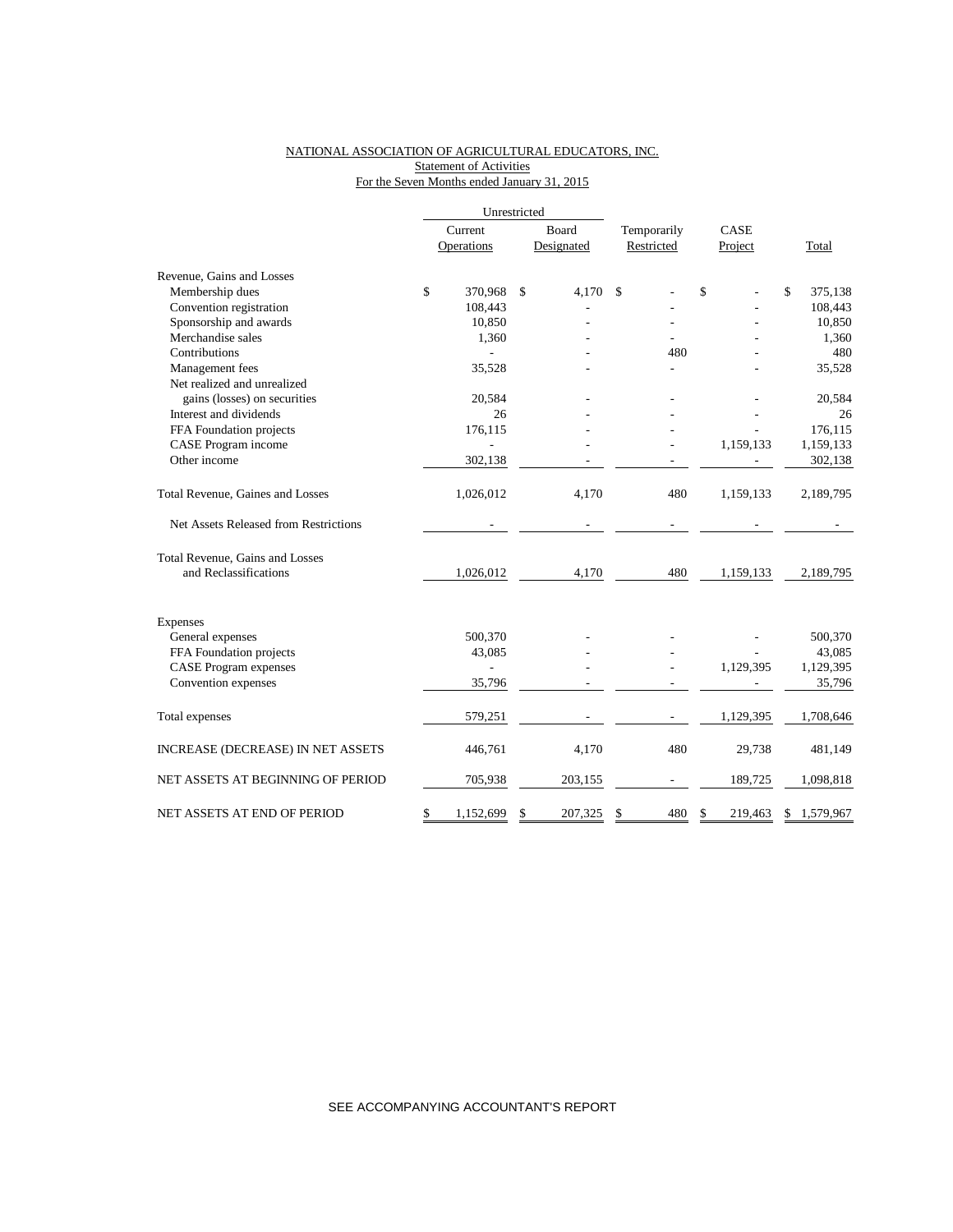# NATIONAL ASSOCIATION OF AGRICULTURAL EDUCATORS, INC.

For the One and Seven Months Ended January 31, 2015 Schedule of Actual vs. Budget

|                                                                 | <b>MONTH</b><br><b>ACTUAL</b> |                                    |     | <b>MONTH</b><br><b>BUDGET</b>   | <b>MONTH</b><br><b>\$VARIANCE</b> | YEAR TO DATE<br><b>ACTUAL</b>     |     | <b>YEAR</b><br><b>BUDGET</b> | <b>YEAR</b><br><b>\$VARIANCE</b> |
|-----------------------------------------------------------------|-------------------------------|------------------------------------|-----|---------------------------------|-----------------------------------|-----------------------------------|-----|------------------------------|----------------------------------|
| <b>REVENUE</b>                                                  |                               |                                    |     |                                 |                                   |                                   |     |                              |                                  |
| Member dues<br>Corporate membership dues                        | \$<br>28,867                  |                                    | -\$ | 31,385<br>2,500                 | \$<br>$(2,518)$ \$<br>(2,500)     | 363,738<br>11,400                 | -\$ | 376,615 \$<br>30,000         | (12, 877)<br>(18,600)            |
| <b>NSTA Dues</b><br>Delmar scholarships                         |                               |                                    |     | $\overline{\phantom{a}}$<br>625 | (625)                             | i,<br>Ĭ.                          |     | ÷,<br>7,500                  |                                  |
| Freshman scholarships                                           |                               |                                    |     | ä,                              |                                   |                                   |     | i,                           | (7,500)                          |
| Foundation management fees                                      |                               |                                    |     | 7,083                           | (7,083)                           | 35,528                            |     | 85,000                       | (49, 472)                        |
| MBNA affinity credit card program                               |                               |                                    |     | ÷,                              |                                   | ÷,                                |     | ÷,                           |                                  |
| Toyota vehicle lease management fee                             |                               |                                    |     | ÷,                              | ÷,                                |                                   |     | ÷,                           |                                  |
| Interest and dividends                                          |                               | 5                                  |     | 1,667                           | (1,662)                           | 26                                |     | 20,000                       | (19, 974)                        |
| Net realized and unrealized                                     |                               |                                    |     |                                 |                                   |                                   |     |                              |                                  |
| gains (losses) on securities<br>Merchandise sales               |                               |                                    |     | ÷,<br>708                       | (708)                             | 20,584<br>1,360                   |     | ä,<br>8,500                  | 20,584<br>(7,140)                |
| Investment income, Life Fund                                    |                               |                                    |     | 42                              | (42)                              | L,                                |     | 500                          | (500)                            |
| Contributions, Legislative Fund                                 |                               |                                    |     | ä,                              | $\overline{\phantom{a}}$          | 480                               |     | $\overline{\phantom{a}}$     | 480                              |
| Miscellaneous income                                            |                               |                                    |     | 417                             | (417)                             | 1,271                             |     | 5,000                        | (3,729)                          |
| Scholarship raffle proceeds                                     |                               |                                    |     | 125                             | (125)                             | ÷,                                |     | 1,500                        | (1,500)                          |
| National Teach Ag Campaign                                      |                               |                                    |     | 13,833                          | (13, 833)                         | 95,819                            |     | 166,000                      | (70, 181)                        |
| Teacher Ag non-foundation revenue                               |                               |                                    |     | $\overline{\phantom{a}}$<br>÷,  | $\overline{\phantom{a}}$<br>٠     | 3,116                             |     | $\overline{a}$<br>÷,         | 3,116                            |
| Teacher crisis fund<br><b>BFRDP</b> Grant                       |                               |                                    |     | 2,500                           | (2,500)                           | 1,713<br>12,797                   |     | 30,000                       | 1,713<br>(17,203)                |
| AEM business manager stipend                                    |                               |                                    |     | 333                             | (333)                             | $\overline{\phantom{a}}$          |     | 4,000                        | (4,000)                          |
| AEM subscriptions                                               |                               |                                    |     | ÷,                              | ÷,                                | 10                                |     | ÷,                           | 10                               |
| Webinar revenue                                                 |                               |                                    |     |                                 |                                   | L.                                |     | L,                           |                                  |
| DuPont Agrisciense                                              |                               |                                    |     |                                 |                                   | 66,719                            |     |                              | 66,719                           |
| <b>NPS</b>                                                      |                               |                                    |     |                                 |                                   |                                   |     |                              |                                  |
| State website development                                       |                               |                                    |     |                                 |                                   |                                   |     |                              |                                  |
| Hurricane relief<br>Credit card revenue                         |                               |                                    |     |                                 |                                   | ä,                                |     | ä,<br>٠                      |                                  |
| F <sub>2F</sub> revenue                                         |                               |                                    |     |                                 |                                   |                                   |     | 15,000                       | (15,000)                         |
| CASE management fee                                             |                               |                                    |     | 2,000                           | (2,000)                           | Ĭ.                                |     | 24,000                       | (24,000)                         |
| Council MMM management fee                                      |                               |                                    |     | 417                             | (417)                             | Ĭ.                                |     | 5,000                        | (5,000)                          |
| COP                                                             |                               |                                    |     | ÷,                              |                                   | 59,860                            |     | 24,600                       | 35,260                           |
| FFA Foundation project - TTTK                                   |                               |                                    |     | 3,875                           | (3,875)                           | 68,245                            |     | 46,500                       | 21,745                           |
| FFA Foundation project - OPAP                                   |                               |                                    |     | 1,000                           | (1,000)                           | 7,981                             |     | 12,000                       | (4,019)                          |
| FFA Foundation project - OMSP                                   |                               |                                    |     | 1,000                           | (1,000)                           | 10,944                            |     | 12,000                       | (1,056)                          |
| FFA Foundation project - OT<br>FFA Foundation project - OYM     |                               |                                    |     | 917<br>917                      | (917)<br>(917)                    | 12,677<br>14,813                  |     | 11,000<br>11,000             | 1,677<br>3,813                   |
| FFA Foundation project - Lifetime Achievement                   |                               |                                    |     | 208                             | (208)                             | 19,625                            |     | 2,500                        | 17,125                           |
| FFA Foundation project - Outstanding Service Citation           |                               |                                    |     | 205                             | (205)                             | 975                               |     | 2,460                        | (1,485)                          |
| FFA Foundation teacher workshop                                 |                               |                                    |     | 958                             | (958)                             | 3,569                             |     | 11,500                       | (7, 931)                         |
| FFA Foundation internet café                                    |                               |                                    |     | ÷,                              | ÷.                                | ÷,                                |     | $\overline{\phantom{a}}$     | $\sim$                           |
| FFA Foundation Pfizer classroom                                 |                               |                                    |     | ÷,                              | i,                                | ÷,                                |     | $\overline{\phantom{a}}$     |                                  |
| FFA Foundation Regional Grants Revenue                          |                               |                                    |     | 1,500                           | (1,500)                           |                                   |     | 18,000                       | (18,000)                         |
| FFA Foundation Agriscience Teacher<br>FFA Foundation NATAA/NAII |                               |                                    |     | 1,562<br>10,000                 | (1, 562)<br>(10,000)              | 10,368<br>J.                      |     | 18,740<br>120,000            | (8, 372)<br>(120,000)            |
| FFA Foundation project - XLR8                                   |                               |                                    |     | 2,000                           | (2,000)                           | 26,918                            |     | 24,000                       | 2,918                            |
| CASE program net income                                         | (53, 383)                     |                                    |     |                                 | (53, 383)                         | 29,738                            |     |                              | 29,738                           |
| Convention net income                                           | 15,573                        |                                    |     | 4,587                           | 10,986                            | 144,330                           |     | 48,050                       | 96,280                           |
| TOTAL REVENUE                                                   |                               | (8,938)                            |     | 92,364                          | (101, 302)                        | 1,024,604                         |     | 1,140,965                    | (116, 361)                       |
| <b>EXPENSES</b>                                                 |                               |                                    |     |                                 |                                   |                                   |     |                              |                                  |
| Salaries                                                        | 29,088                        |                                    |     | 28,050                          | 1,038                             | 210,586                           |     | 336,594                      | (126,008)                        |
| Taxes and benefits                                              |                               | 5,614                              |     | 7,037                           | (1, 423)                          | 45,889                            |     | 84,448                       | (38, 559)                        |
| Computer service                                                |                               | 1,799                              |     | 625                             | 1,174                             | 5,416                             |     | 7,500                        | (2,084)                          |
| Telephone                                                       |                               | 186                                |     | 333                             | (147)                             | 1,300                             |     | 4,000                        | (2,700)                          |
| Accounting                                                      |                               | 650                                |     | 1,317                           | (667)                             | 4,550                             |     | 15,800                       | (11,250)                         |
| Depreciation<br>Rent                                            |                               | 249<br>$\mathcal{L}_{\mathcal{A}}$ |     | 333<br>625                      | (84)                              | 1,745<br>$\overline{\phantom{a}}$ |     | 4,000<br>7,500               | (2,255)                          |
| Insurance                                                       |                               | 1,441                              |     | 542                             | (625)<br>899                      | 5,552                             |     | 6,500                        | (7,500)<br>(948)                 |
| Legal                                                           |                               | $\overline{\phantom{a}}$           |     | 83                              | (83)                              |                                   |     | 1,000                        | (1,000)                          |
| Office Supplies                                                 |                               | 37                                 |     | 667                             | (630)                             | 1,233                             |     | 8,000                        | (6,767)                          |
| Bank charges and investment fees                                |                               | ä,                                 |     | 8                               | (8)                               | 3,946                             |     | 100                          | 3,846                            |
| Printing, general                                               |                               | 152                                |     | 417                             | (265)                             | 1,365                             |     | 5,000                        | (3,635)                          |
| Staff training                                                  |                               | ä,                                 |     | 42                              | (42)                              | $\overline{\phantom{a}}$          |     | 500                          | (500)                            |
| Taxes and licenses                                              |                               | ä,                                 |     | $\,$ 8 $\,$                     | (8)                               | L,                                |     | 100                          | (100)                            |
| Membership and contributions<br>Travel, staff                   |                               | 1,000<br>(83)                      |     | 1,417<br>2,083                  | (417)<br>(2,166)                  | 17,047<br>471                     |     | 17,000<br>25,000             | 47<br>(24, 529)                  |
| Promotion and marketing                                         |                               |                                    |     | 1,000                           | (1,000)                           | 2,534                             |     | 12,000                       | (9, 466)                         |
| Merchandise and diaries                                         |                               |                                    |     | 500                             | (500)                             | 1,999                             |     | 6,000                        | (4,001)                          |

(Continued)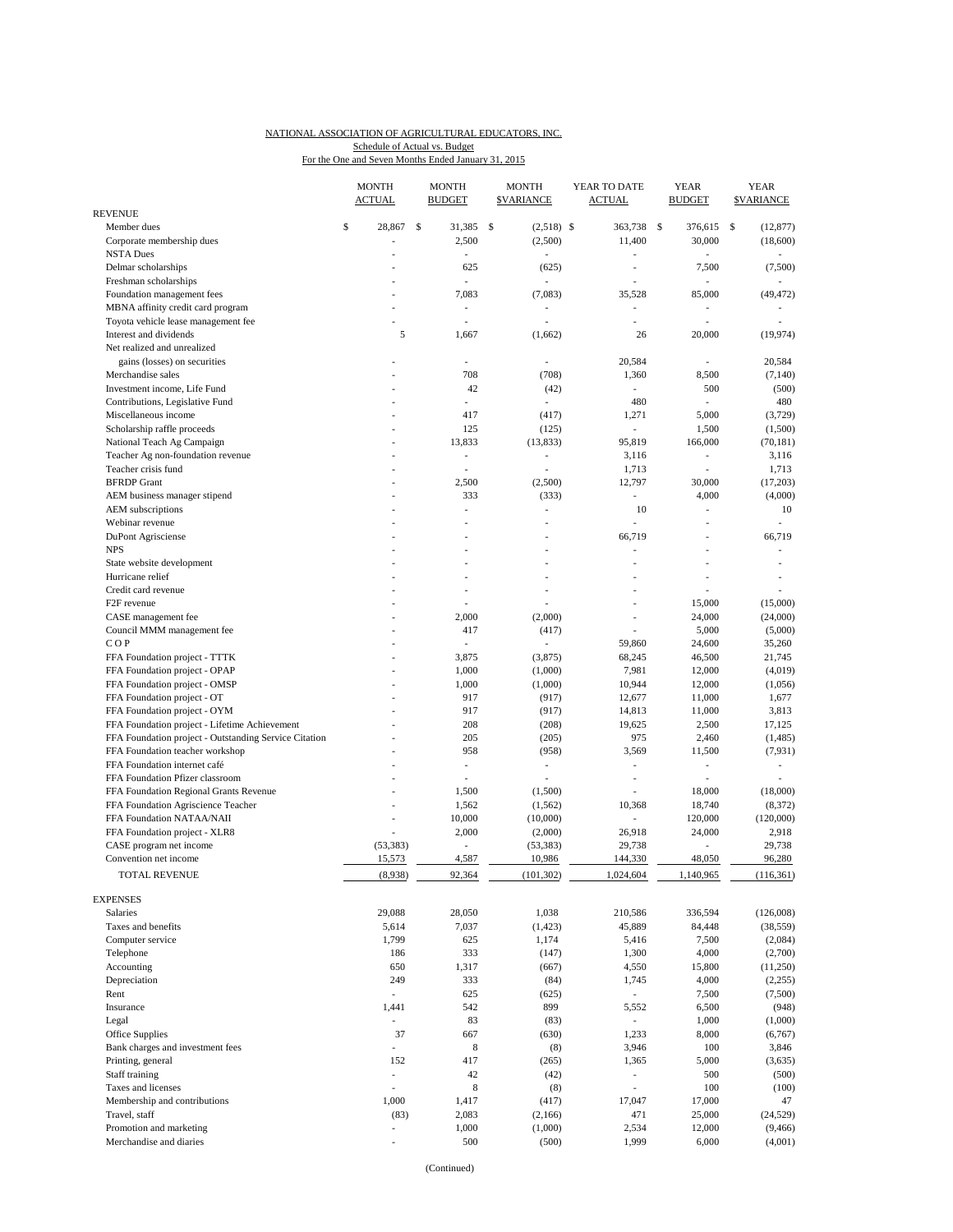### NATIONAL ASSOCIATION OF AGRICULTURAL EDUCATORS, INC. Schedule of Actual vs. Budget

For the One and Seven Months Ended January 31, 2015

|                                                       | <b>MONTH</b><br><b>ACTUAL</b> | <b>MONTH</b><br><b>BUDGET</b> | <b>MONTH</b><br><b>SVARIANCE</b> | YEAR TO DATE<br><b>ACTUAL</b> | <b>YEAR</b><br><b>BUDGET</b> | <b>YEAR</b><br><b>SVARIANCE</b> |
|-------------------------------------------------------|-------------------------------|-------------------------------|----------------------------------|-------------------------------|------------------------------|---------------------------------|
| Photocopying                                          |                               | 8                             | (8)                              |                               | 100                          | (100)                           |
| Postage, general                                      | 295                           | 500                           | (205)                            | 1.169                         | 6,000                        | (4, 831)                        |
| Professional liability insurance                      | L.                            | 3,041                         | (3,041)                          | 36,810                        | 36,495                       | 315                             |
| Public relations                                      |                               | 83                            | (83)                             | $\overline{a}$                | 1,000                        | (1,000)                         |
| Scholarships                                          |                               | 813                           | (813)                            | 11,250                        | 9,750                        | 1,500                           |
| Travel, regional secretaries                          | 707                           | 1,167                         | (460)                            | 4,464                         | 14,000                       | (9, 536)                        |
| Travel, board of directors                            | L.                            | 2,917                         | (2,917)                          | 8,773                         | 35,000                       | (26, 227)                       |
| Nat'l Teach Ag Campaign                               | 8,726                         | 11,167                        | (2,441)                          | 73,277                        | 134,000                      | (60, 723)                       |
| FFA Foundation project - TTTK                         | ÷,                            | 3,875                         | (3,875)                          | 5,318                         | 46,500                       | (41, 182)                       |
| FFA Foundation project - OPAP                         |                               | 1,000                         | (1,000)                          | 2,219                         | 12,000                       | (9,781)                         |
| FFA Foundation project - OMSP                         | ÷.                            | 1,000                         | (1,000)                          | 2,011                         | 12,000                       | (9,989)                         |
| FFA Foundation project - OT                           |                               | 917                           | (917)                            | 1,864                         | 11,000                       | (9, 136)                        |
| FFA Foundation project - OYM                          |                               | 917                           | (917)                            | 304                           | 11,000                       | (10,696)                        |
| FFA Foundation project - Lifetime achievement         | 15,000                        | 208                           | 14,792                           | 15,000                        | 2,500                        | 12,500                          |
| FFA Foundation project - Outstanding service citation | ä,                            | 205                           | (205)                            | L,                            | 2,460                        | (2,460)                         |
| FFA Foundation project - Smart Edge                   |                               | ÷,                            | ÷,                               | ÷,                            | L.                           |                                 |
| FFA Foundation teacher workshop                       |                               | 958                           | (958)                            | 5,419                         | 11,500                       | (6,081)                         |
| FFA Foundation internet café                          |                               | $\overline{\phantom{a}}$      | $\overline{\phantom{a}}$         | ÷,                            | $\overline{\phantom{a}}$     |                                 |
| FFA Foundation Pfizer Classroom                       |                               | ä,                            | J.                               | ٠                             | ä,                           |                                 |
| FFA Foundation Regional Grants                        |                               | 1,500                         | (1,500)                          | ä,                            | 18,000                       | (18,000)                        |
| FFA Foundation Agrisciense Teachers                   |                               | 1,562                         | (1, 562)                         | 10,950                        | 18,740                       | (7,790)                         |
| FFA Foundation NATAA/NAII                             |                               | $\overline{\phantom{a}}$      | ÷,                               | L,                            | ٠                            |                                 |
| FFA Foundation XLR8                                   |                               | 2,000                         | (2,000)                          | 5,763                         | 24,000                       | (18, 237)                       |
| DuPont Agriscience                                    | 292                           | ä,                            | 292                              | 4,357                         | ÷.                           | 4,357                           |
| GMAC SmartEdge program                                | ä,                            | $\overline{\phantom{a}}$      | $\frac{1}{2}$                    | L,                            |                              |                                 |
| NPS expense                                           | ä,                            | 833                           | (833)                            | ÷,                            | 10,000                       | (10,000)                        |
| Webinar expense                                       |                               | 100                           | (100)                            | 601                           | 1,200                        | (599)                           |
| Teacher crisis fund                                   | 500                           | ÷,                            | 500                              | 2,500                         |                              | 2,500                           |
| Communities of practice expense                       | ÷.                            | 1,667                         | (1,667)                          | 22,191                        | 20,000                       | 2,191                           |
| Substitute teacher hire behinds                       | L,                            | 125                           | (125)                            | L,                            | 1,500                        | (1,500)                         |
| <b>NSTA</b> dues                                      |                               | ÷,                            | Ĭ.                               | ÷,                            | ä,                           |                                 |
| <b>Bad</b> debts                                      |                               |                               | ÷,                               | ÷.                            | $\overline{\phantom{a}}$     |                                 |
| Website                                               | 1,050                         |                               | 1,050                            | 7,905                         | ä,                           | 7,905                           |
| NATAA stipends                                        |                               |                               | $\overline{a}$                   | 8.625                         | 120,000                      | (111, 375)                      |
| <b>BFRDP</b> expense                                  |                               |                               |                                  |                               | 2,500                        | (2,500)                         |
| <b>BFPD</b> contract labor                            |                               |                               |                                  | 7,500                         | ä,                           | 7,500                           |
| Contract labor                                        |                               |                               | ä,                               | ÷,                            |                              | L.                              |
| Storage                                               | L.                            |                               | ÷,                               | L.                            |                              |                                 |
| Credit card expense                                   | 162                           |                               | 162                              | 1,478                         | ÷.                           | 1,478                           |
| Ag Ed opportunity fund                                | ÷.                            |                               | L.                               | ä,                            |                              | ÷.                              |
| Miscellaneous                                         | 74                            | ÷,                            | 74                               | 74                            | ٠                            | 74                              |
| TOTAL EXPENSES                                        | 66,939                        | 81,650                        | (14, 711)                        | 543,455                       | 1,102,287                    | (558, 832)                      |
| NET INCOME (LOSS)                                     | \$<br>(75, 877)               | \$<br>10,714                  | \$<br>(86,591)                   | 481,149<br>\$                 | \$<br>38,678                 | \$<br>442,471                   |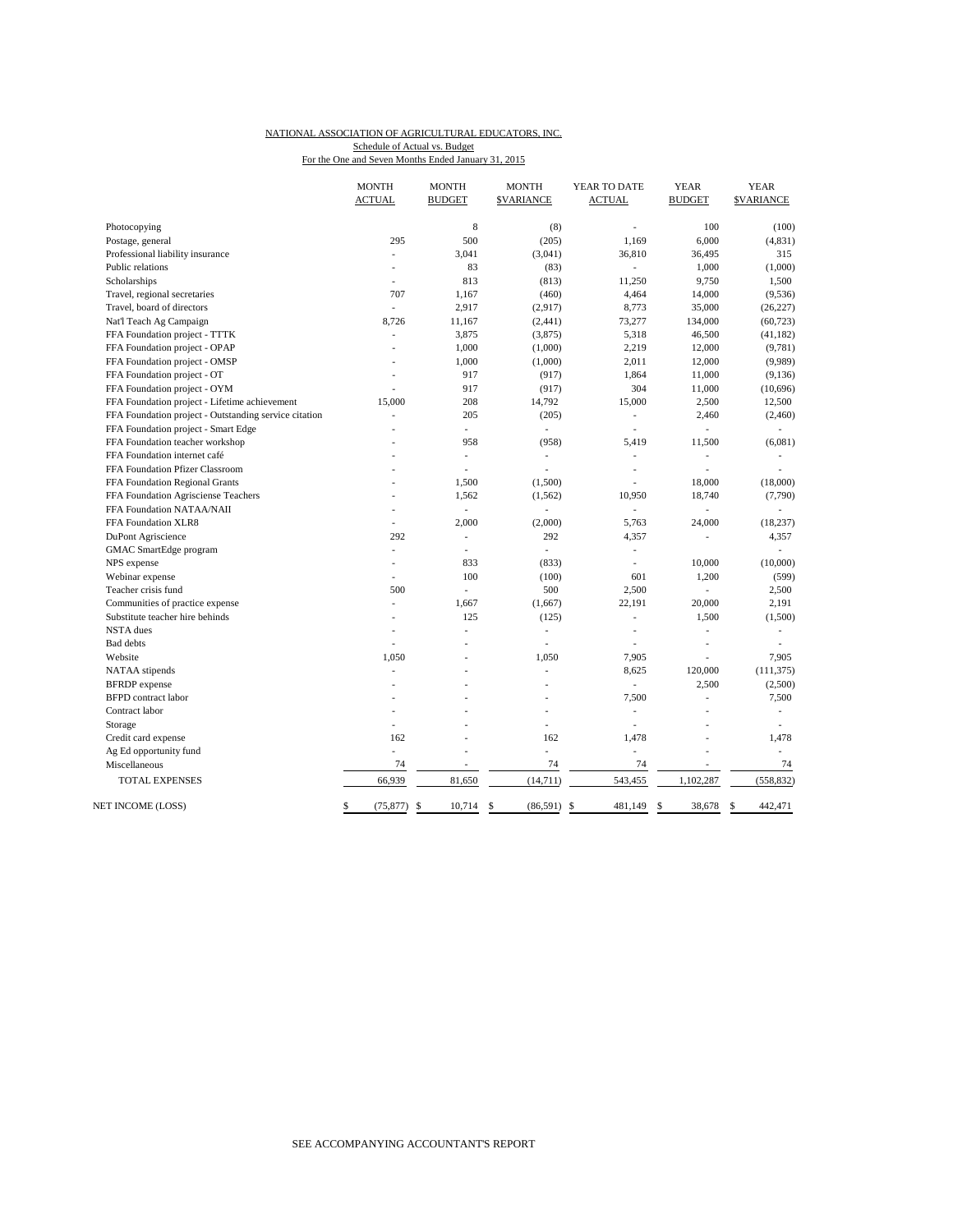#### NATIONAL ASSOCIATION OF AGRICULTURAL EDUCATORS, INC. Schedule of Convention Revenue and Expenses For the One and Seven Months Ended January 31, 2015

|                                           | <b>MONTH</b><br><b>ACTUAL</b> |               | <b>MONTH</b><br><b>BUDGET</b> | <b>MONTH</b><br><b>SVARIANCE</b> |              | YEAR TO DATE<br><b>ACTUAL</b> |               | <b>YEAR</b><br><b>BUDGET</b> |               | <b>YEAR</b><br><b>\$VARIANCE</b> |
|-------------------------------------------|-------------------------------|---------------|-------------------------------|----------------------------------|--------------|-------------------------------|---------------|------------------------------|---------------|----------------------------------|
| <b>REVENUE</b>                            |                               |               |                               |                                  |              |                               |               |                              |               |                                  |
| Convention, registration                  | \$<br>14.435                  | <sup>\$</sup> | 8,333                         | \$<br>6,102                      | $\mathbf{s}$ | 108,443                       | <sup>\$</sup> | 100,000                      | <sup>\$</sup> | 8,443                            |
| Convention, tickets/workshops             |                               |               |                               |                                  |              |                               |               |                              |               |                                  |
| Convention, trade show                    | 10                            |               |                               | 10                               |              | 1.810                         |               |                              |               | 1,810                            |
| Convention - Ideas Unlimited              |                               |               |                               |                                  |              |                               |               |                              |               |                                  |
| <b>Convention - Teacher Mentor</b>        |                               |               |                               |                                  |              |                               |               |                              |               |                                  |
| Convention scholarship fund               |                               |               |                               |                                  |              | 1,486                         |               |                              |               | 1,486                            |
| Convention, sponsorships - FFA Foundation |                               |               | 2,917                         | (2,917)                          |              | 48,640                        |               | 35,000                       |               | 13,640                           |
| Convention, host state social             |                               |               | ÷,                            | ä,                               |              | 8,897                         |               | ä,                           |               | 8,897                            |
| Convention, sponsorships                  | 1,350                         |               | 1,333                         | 17                               |              | 10,850                        |               | 16,000                       |               | (5,150)                          |
| TOTAL REVENUE                             | 15,795                        |               | 12,583                        | 3,212                            |              | 180,126                       |               | 151,000                      |               | 29,126                           |
| <b>EXPENSES</b>                           |                               |               |                               |                                  |              |                               |               |                              |               |                                  |
| Convention, plaques and trophies          |                               |               | 242                           | (242)                            |              | 4,765                         |               | 2,900                        |               | 1,865                            |
| Convention, printing                      |                               |               | $\overline{a}$                |                                  |              | 1,854                         |               | L,                           |               | 1,854                            |
| Convention, miscellaneous                 |                               |               |                               |                                  |              | L,                            |               | ä,                           |               |                                  |
| Convention, awards                        |                               |               |                               |                                  |              | 5,175                         |               | 7,000                        |               | (1,825)                          |
| Convention, photography                   |                               |               |                               |                                  |              | ä,                            |               | ٠                            |               |                                  |
| Convention, meal functions                |                               |               | 833                           | (833)                            |              | 2,535                         |               | 10,000                       |               | (7, 465)                         |
| Convention, promotion and marketing       |                               |               | 208                           | (208)                            |              | 3,325                         |               | 2,500                        |               | 825                              |
| Convention, postage and shipping          |                               |               | 167                           | (167)                            |              |                               |               | 2,000                        |               | (2,000)                          |
| Convention, equipment rental              |                               |               | 1,500                         | (1,500)                          |              |                               |               | 18,000                       |               | (18,000)                         |
| Convention, workshops                     |                               |               |                               |                                  |              |                               |               |                              |               |                                  |
| Convention, host state social             |                               |               |                               |                                  |              | 8,890                         |               |                              |               | 8,890                            |
| Convention, speakers                      |                               |               |                               |                                  |              |                               |               |                              |               |                                  |
| Convention, trade show expense            |                               |               |                               |                                  |              |                               |               |                              |               |                                  |
| Convention, tour expenses                 |                               |               |                               |                                  |              |                               |               |                              |               |                                  |
| Convention, committee expense             | 162                           |               | 379                           | (217)                            |              | 2,112                         |               | 4,550                        |               | (2, 438)                         |
| Convention, sponsorships - FFA Foundation |                               |               | 2.917                         | (2,917)                          |              |                               |               | 35,000                       |               | (35,000)                         |
| Convention, travel/board of directors     |                               |               | 1,167                         | (1,167)                          |              | 4,422                         |               | 14,000                       |               | (9,578)                          |
| Convention, staff travel                  | 60                            |               | 583                           | (523)                            |              | 2,718                         |               | 7,000                        |               | (4,282)                          |
| Convention, other travel                  | $\overline{\phantom{a}}$      |               | $\overline{\phantom{a}}$      | $\overline{\phantom{a}}$         |              | $\overline{\phantom{a}}$      |               |                              |               |                                  |
| <b>TOTAL EXPENSES</b>                     | 222                           |               | 7,996                         | (7, 774)                         |              | 35,796                        |               | 102,950                      |               | (67, 154)                        |
| NET INCOME (LOSS)                         | \$<br>15,573                  | \$            | 4,587                         | \$<br>10,986                     | \$           | 144,330                       | \$            | 48,050                       | S             | 96,280                           |